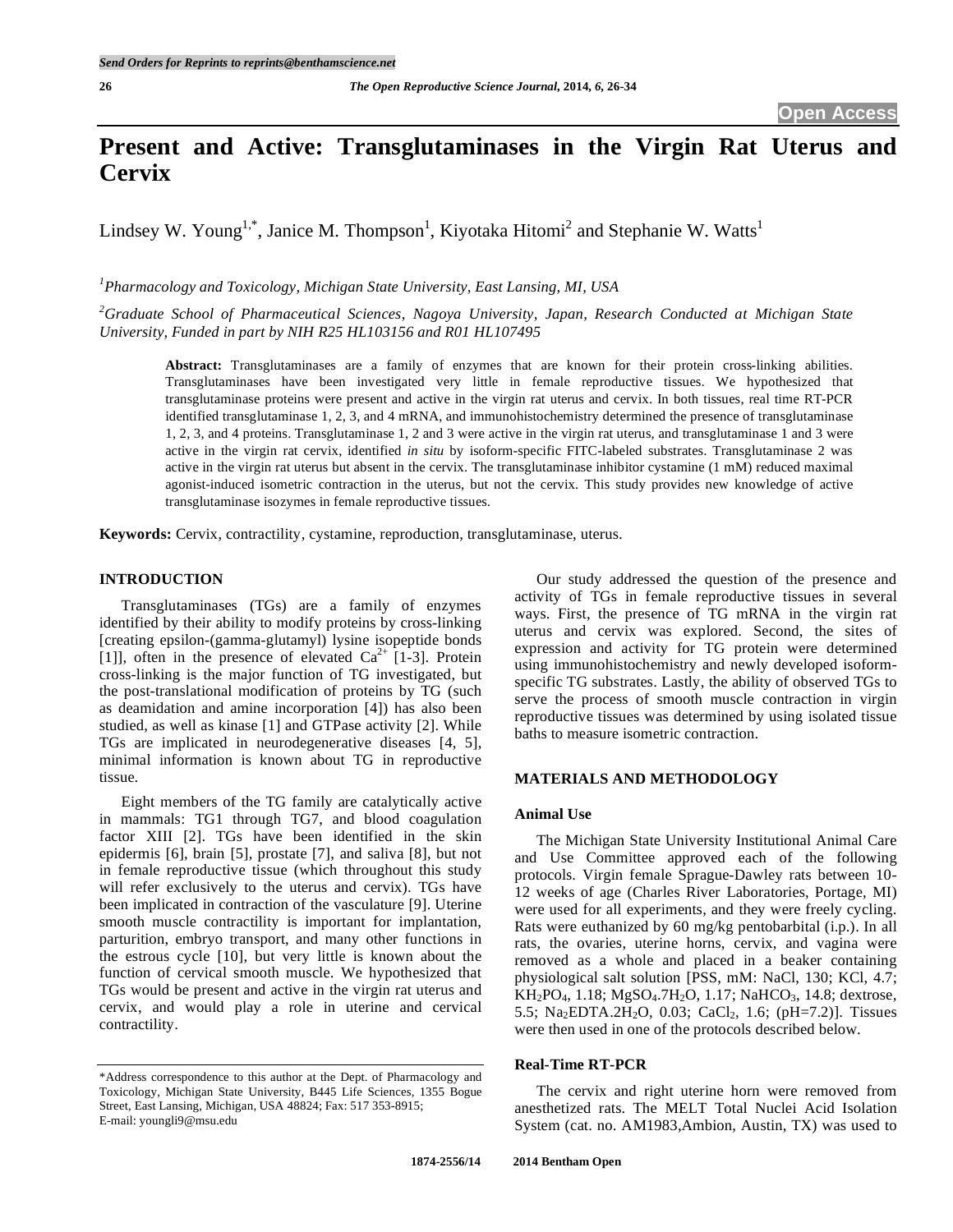isolate RNA from each sample and  $0.8-1$  µg RNA from each sample was reverse transcribed with Superscript II reverse transcriptase (cat. no. 18064-014, Invitrogen, Carlsbad, CA). A GeneAMP PCR System 7500 Fast (Applied Biosystems, Carlsbad, CA) and SYBR Green PCR Master Mix (Applied Biosystems) were used to complete standard real-time RT-PCR. ß-2 microglobulin (B2M) was used as the calibrator gene. Rat primers were purchased from RealTimePrimers.com (B2M, accession no. NM 012512; Tgm1, accession no. NM\_031659; Tgm2, accession no. NM\_019- 386; Tgm3, NM\_001108959; Tgm4, NM\_022713; Tgm5, NM\_201631; Tgm7, XM\_002726167). The following PCR conditions were used: 95˚C for 10 min followed by 50 cycles (95˚C, 10 sec; 58˚C, 45 sec). A standard dissociation curve was run upon completion of the above cycle conditions as per the SA Biosciences SYBR Green protocol.

#### **Histology**

The uterus and cervix were cleaned of fat, and sectioned to a 5-10 µm thickness by the Investigative Histopathology lab at Michigan State University. For immunohistochemistry, the uterus was cut open longitudinally and cross-sections of that strip were mounted on slides. For the TG activity assay, closed cross-sections of the uterine horn were mounted. Closed cross-sections of the cervix were mounted on slides for both immuno-histochemistry and the TG activity assay. Tissues for immuno-histochemistry were formalin-fixed and paraffin-embedded, while tissues for the activity localization assay were fresh-frozen and saved in a - 80˚C freezer until needed.

#### **Immunohistochemistry**

Paraffin-embedded tissue sections were dewaxed (Histochoice Clearing Agent, H-2779, Vector Laboratories, Burlingame, CA, USA;  $100\%$  isopropanol,  $dH_2O$ ) and unmasked (Antigen Unmasking Solution, H-3300, Vector). Slides were rinsed with  $dH_2O$ , blocked with 0.3%  $H_2O_2/PBS$ , rinsed twice with Dulbecco's Phosphate Buffered Saline (PBS, Product no. D-8537, Sigma-Aldrich, St. Louis, MO, USA) for 5 min per wash, and blocked with species-specific blocking serum (1.5%, made in PBS) for 30 min at room temperature. Blocking serum was removed from one half of the sections (sections were present in duplicate), and primary antibody (mouse monoclonal anti-transglutaminase 1, cat. no. sc-166467, Santa Cruz Biotechnology, Dallas, TX, USA; mouse monoclonal anti-transglutaminase 2, cat. no. MS-279- R7, Neomarkers Inc., Fremont, CA, USA; goat polyclonalanti-transglutaminase 3, cat. no. sc-23365, Santa Cruz Biotechnology, Dallas, TX, USA; mouse monoclonal, anti-transglutaminase 4, ATGen, cat. no. ATGA0140, made up in 1.5% blocking serum) was applied at a 5  $\mu$ g/mL concentration to the other half, such that there was an identical section present without the primary antibody. As positive controls, human skin (cat. no. 12-701-XA1; ProSci, Loveland, CO, USA) was used for TG1 and TG3, rat vena cava (paraffin-embedded and sectioned by Investigative Histopathology of Michigan State University) was used for TG2, and human prostate was used for TG4 (cat. no. 10-635- YA1, ProSci, Loveland, CO, USA). Slides were incubated at 4˚C overnight.The kits and reagents used in the remainder of this protocol were from Vector Laboratories (Burlingame,

CA, USA). Primary antibody or blocking serum was removed from the sections, and secondary antibody (10 mL PBS, 1.5% blocking serum, TG1, TG2, and TG4, PK-6102; TG3, PK-6105) was applied to all sections for 30 min at room temperature in a humidified chamber. Sections were incubated in ABC Elite Reagent (cat. no. PK-6100) for 30 min at room temperature in a humidified chamber. Sections were then washed with PBS (3 times, 5 min each) and incubated with ImmPAC TDAB substrate (cat. no. SK-4105) for 5 min. Sections were washed again with PBS (3 times, 5 min each), counterstained with Nuclear Fast Red (cat. no. H-3403), mounted with Vectamount (permanent H-5000 or aqueous H-5501), and covered with a glass coverslip. Slides were photographed on a Nikon Eclipse inverted microscope with a Nikon Digital Sight DS-Oil camera, and images were captured within MMI Cell tools (MMI, Eching, Germany, version 3.47). Images were not altered except to universally adjust brightness and contrast.

## *In Situ* **Activity Localization Assay**

Fresh-frozen tissue sections  $(5-10 \mu m)$  thickness) were used, and exposed to TG1-specific (K5), TG2-specific (T26), or TG3-specific (E51) FITC-labeled peptides, or their respective inactive QN controls. The K5QN, T26QN, and E51QN control peptides (containing an asparagine (N) residue instead of the glutamine (Q) present in the experimental K5, T26, and E51 peptides) cannot act as substrates for the TG family, which cross-link glutamine and lysine residues. Rat and mouse aorta were used as controls in our lab to determine viability for K5 (TG1) and T26 (TG2), respectively. Rat skin was used as a positive control for E51 (TG3) experiments. Tissues were stored at -80°C until they were ready for use. The sections were removed from the freezer and warmed to room temperature for 10 min. Sections were incubated in blocking solution [1% albumin from bovine serum (BSA), cat. no. A2153-50G, Sigma-Aldrich, St. Louis, MO, USA; 150 mM NaCl, PBS] at room temperature for 30 min, and removed using a blotting technique. Substrate reaction solution (dH<sub>2</sub>O, 5 mM CaCl<sub>2</sub>, 100 mM Tris-Cl, 1 mM DTT, and 0.001 mM FITC peptide (K5 [YEQHKLPSSWPF] or K5QN for TG1 slides [11], T26 [HQSYVDPWMLDH] or T26QN for TG2 slides [12], E51 [PPPYSFYQSRWV] or E51QN for TG3 slides [13], developed and supplied by Kiyotaka Hitomi) was applied for 90 min at 37˚C, covered in a light-tight box, and humidified by a wet sponge.

Substrate solutions were removed and stop solution (PBS, 25 mM EDTA) was added to the sections for 5 min. Stop solution was then removed and sections were washed with PBS. Prolong Gold with DAPI (Invitrogen, Carlsbad, CA, U.S.A.) was applied. Images were visualized on a Nikon Eclipse inverted fluorescence microscope and were captured within Nikon NIS elements BR 3.00 software. Images were not altered when overlays were created, and treatment and control slides were imaged using the same DAPI and FITC exposure time (2.5 sec to 4 sec for 4x images, 150 ms to 2 sec for 2x images) and LUT (look up table) settings.

#### **Isometric Contractility**

Rat uterine horns and cervices were dissected and cleaned of fat in PSS. The horns were then cut into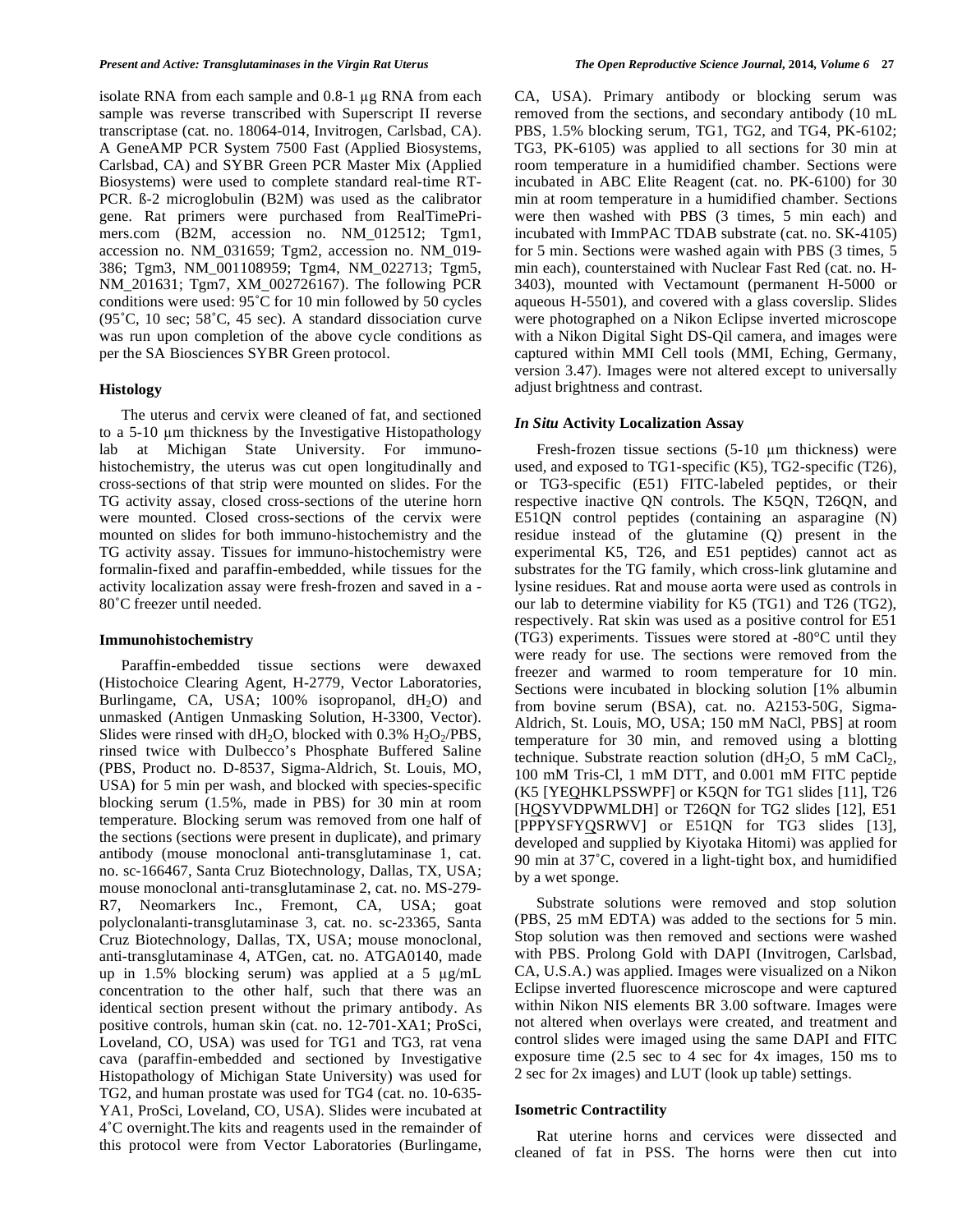

# TG in Virgin Rat Uterus and Cervix

**Fig. (1).** *Real Time RT-PCR*. Standard real-time RT-PCR analysis of transglutaminase mRNA expression in the virgin rat uterus and cervix  $(n=6-7)$ . Bars represent means  $\pm$  SEM for the number of animals in parentheses. \* represents p-value<0.05, comparing the amount of mRNA for each isozyme in the cervix to the uterus, relative to B2M.

longitudinal strips (2 cm long, 0.5 cm wide), and mounted using silk suture. The cervix (notably white) was cleaned of fat, separated from the uterine body and the vagina, and Lshaped hooks were placed within the lumens. Uterine strips (longitudinal preparation) and cervical rings (circular preparation) were then mounted in warmed, aerated PSS (37 $\degree$ C; 95/5% O<sub>2</sub>/CO<sub>2</sub>) in isolated tissue baths (30 mL) for measurement of isometric contractile force (Grass Instruments displacement transducer, Grass Instruments, Quincy, MA), using Power Lab(model 4, AD Instruments inc., CO, USA) and a Quad bridge connected to a Mac (AD Instruments). The tissues were placed under optimum resting tension (1 g, previously determined [14]) and initially challenged with 100 mM potassium chloride (KCl) to test for tissue viability. Tissues were washed every 15 min until they returned to resting tension. Cystamine (at a concentration known to inhibit transglutaminase activity [9], 1 mM, cat. no. C8707-25G, Sigma-Aldrich, St. Louis, MO, USA), or its vehicle  $(H_2O)$  was incubated with the tissues for 1 hour. This incubation was followed by a cumulative concentration response curve to carbamylcholine, during which tissues were incubated in each concentration for 5 min  $(10^9 M)$  to 3 x  $10^{-4}$  M, cat. no. C-4382, Sigma-Aldrich, St. Louis, MO, USA). Cystamine  $(NH_2$ - $(CH_2)_2$ -S-S- $(CH_2)_2$ - $NH_2$ ) is reduced to cysteamine intracellularly; cysteamine competitively inhibits ( $K_i \sim 10^{-4}$  M) transglutaminase in a general manner by acting reversibly as an alternate amine substrate [15, 16]. Tissues were again exposed to KCl to determine that their viability was equivalent to the beginning of the experiment.

# **Data Analyses**

All data are presented as means ± SEM (standard error of the mean). Data for real time RT-PCR were calculated as the mean of the  $2^{-\Delta CT}$  values  $\pm$  the SEM, and statistical significance (p-value<0.05) was determined by an unpaired t-test. Activity localization assay data was quantified by densitometric analysis as follows (Image J, version 1.46e). Three images were captured of each area listed here (uterus: epithelial lining of the endometrium (EL), endometrium (E), inner circular myometrium (C), outer longitudinal

myometrium (LM), perimetrium (P); cervix: epithelium (EP), subepithelial stroma (S), inner muscular stroma (I), outer muscular stroma (O)) and the area of the section  $(\mu m^2)$ was measured by the polygon tool of Image J. Different magnifications were normalized by determining the number of pixels/ $\mu$ m. The mean signal intensity (represented in arbitrary densitometry units  $px/\mu m$ ) was divided by the average area of the signal  $(\mu m^2)$  to determine the signal density  $(px/\mu m^3)$ . The signal density of the peptide and peptide control (QN, containing asparagine [N] instead of the necessary glutamine [Q]) were then compared *via* a Mann-Whitney U nonparametric test, and statistical . Due to the oscillatory nature of uterine and cervical contraction, isometric data were reported as the integration (LabChart 7.0, ADInstruments Ltd.) of the activity in 5-min intervals as previously described [14]. Integrated units were then normalized to the initial KCl contraction. A two-way ANOVA and Bonferroni's post-hoc multiple-comparison test (GraphPad Prism 6.0, GraphPad Software, La Jolla, CA) were used to compare individual data points in the concentration response curve to their corresponding control, and statistical significance was stated if  $p$ -value $<0.05$ .

# **RESULTS**

#### **Transglutaminase mRNAs are Present in the Virgin Rat Uterus and Cervix**

Real-time RT-PCR was used to investigate the presence of mRNA for TG1 through TG5, TG7, and Factor XIII. mRNA for TG1, TG2, TG3, and TG4 were present in both the uterus and cervix (Fig. **1**). The cervix had significantly more TG1 and TG4 mRNA expression relative to B2M than the uterus ( $p<0.05$ , unpaired t-test). TG3 expression was minimal in the uterus, but was expressed in the cervix. Differences in TG2, TG7, and Factor XIII mRNA expression between the uterus and cervix (relative to B2M) were statistically insignificant. mRNA expression of TG5 was not observed in either the rat uterus or cervix.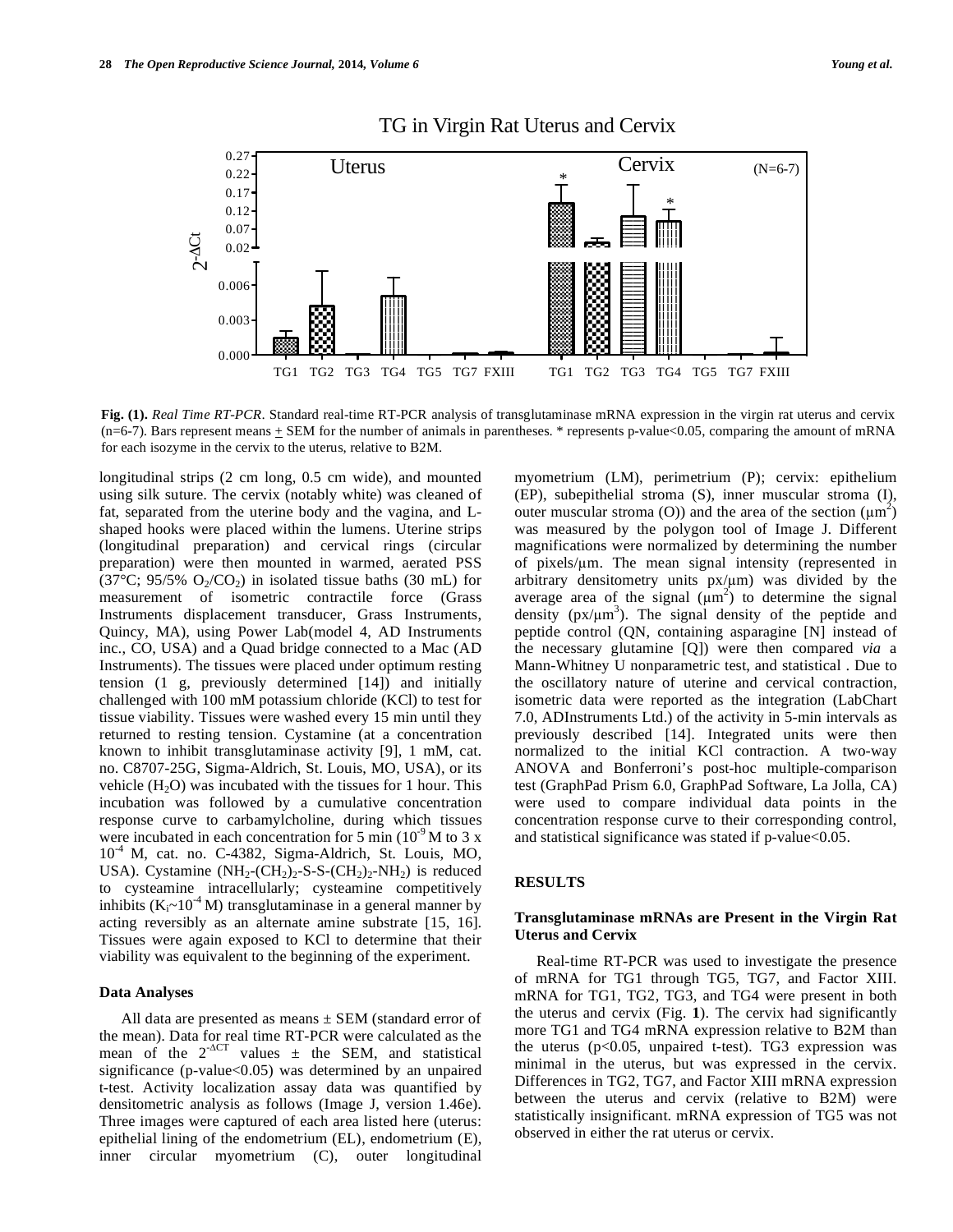

**Fig. (2).** Brightfield immunohistochemical staining of the virgin rat uterus (left panel) and virgin rat cervix (middle panel) with respective controls (right panel). Experimental images are paired with their control [no primary antibody added (most upper left)]. Red indicates the nuclear marker, while brown indicates the presence of the protein via the combination of the primary and secondary antibodies. Images were captured at a 10x magnification. n=7 for all tissues. In the uterus, EL=epithelial lining of the endometrium, E=endometrium, C=inner circular layer of the myometrium, LM=outer longitudinal layer of the myometrium, P=perimetrium. In the cervix, L=lumen, EP=epithelium, S=subepithelial stroma, I=inner muscular stroma, O=outer muscular stroma. The horizontal bar indicates a length of approximately 100 microns for all images. Arrows point to areas of interest. Positive controls for both the uterus and cervix (rat skin for TG1 and TG3, vena cava for TG2, and human prostate for TG4) are included in the right-most panel.

# **Transglutaminase 1, 2, 3, and 4 Proteins are Present in the Virgin Rat Uterus and Cervix**

We next investigated the presence of the TG isoforms detected by RT-PCR *via* immunohistochemical analysis. TGs 1, 2, 3, and 4 were present in both the uterus (Fig. **2**, left-most panel) and cervix (Fig. **2**, middle panel). Staining was absent on slides lacking the primary antibody (insert in upper left hand corner). All tissues were counterstained with Nuclear Fast Red. Skin was used as a positive control for TG1 and TG3, vena cava was the positive control for TG2, and human prostate was used as a control for TG4 (all Fig. **2**, right-most panel). Arrows indicate areas of interest.

In the uterus (Fig. **2**, left-most panel), TG1 was present throughout all of the layers [the endometrium (E), inner circular myometrium (C), outer longitudinal myometrium (LM), and perimetrium (P)], in the epithelial lining of the endometrium (EL), and around the endometrial glands (G). Arrows indicate areas of interest. TG2 was consistently present throughout the endometrium (E) and longitudinal myometrium (LM), but was variably expressed in the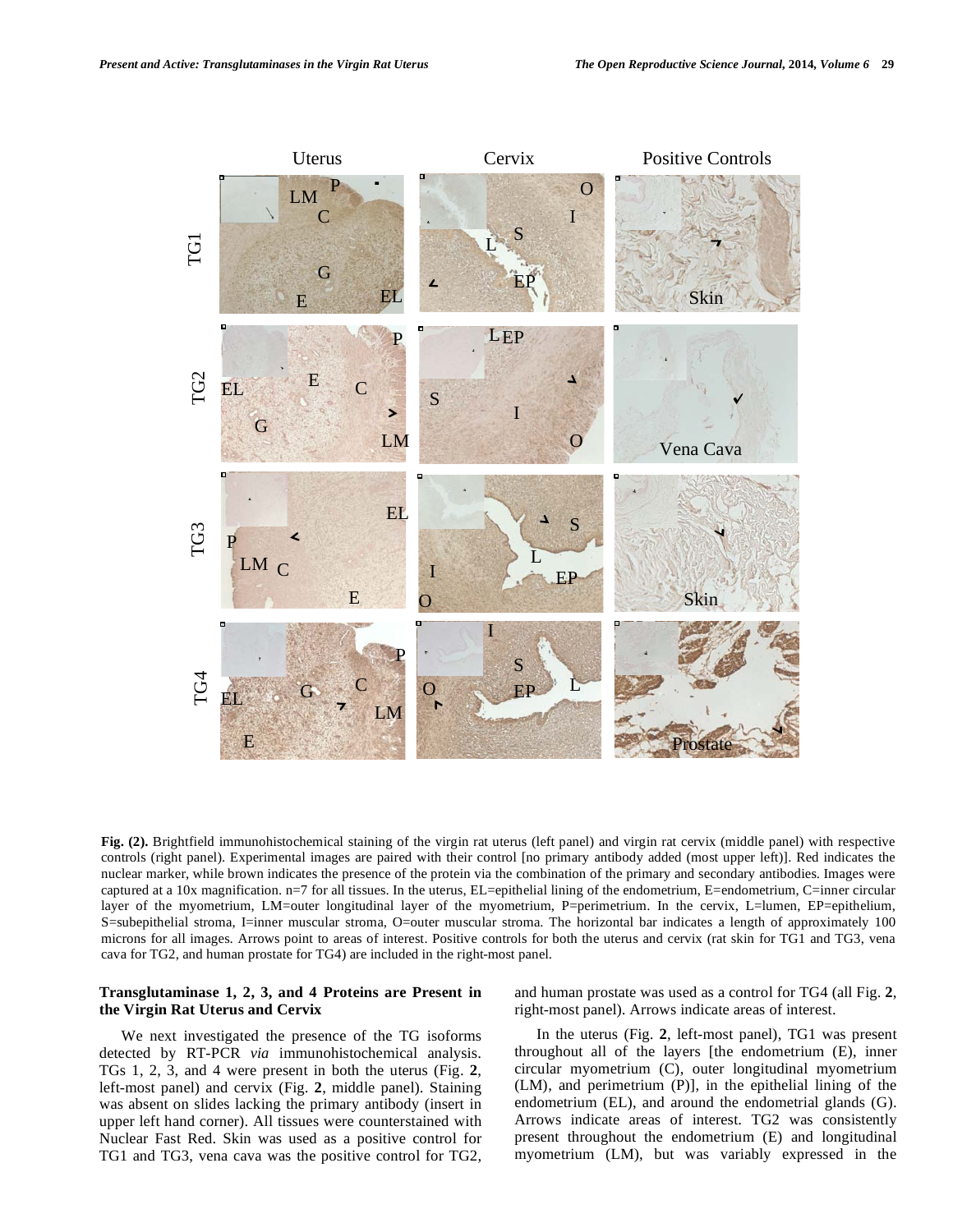

**Fig. (3).** *In situ* TG1, TG2, and TG3 activity localization assay of the virgin rat uterus (left panel) and virgin rat cervix (middle panel) with respective controls (right panel). Experimental images of the rat uterus (K5 for TG1, T26 for TG2, or E51 for TG3) are paired with the control inactive peptide (K5QN for the TG1 control, T26QN for the TG2 control, or E51QN for the TG3 control, most upper left) images, at a 4x magnification. These images are representative of n=5-7 for the uterus, n=7 for the K5 and T26 cervix, and n=6 for the E51 cervix In the uterus, EL= epithelial lining of the endometrium, E= endometrium, C= inner circular layer of the myometrium, LM= outer longitudinal layer of the myometrium, P= perimetrium. In the cervix, L= lumen, EP= epithelium, S= subepithelial stroma, I= inner muscular stroma, O= outer muscular stroma. Nuclei (blue) were identified using DAPI. The horizontal white bar indicates a length of approximately 100 microns in all images. Positive controls for both the uterus and cervix (rat aorta for TG1, mouse aorta for TG2, and rat skin for TG3) are included in the rightmost panel.

epithelial lining of the endometrium (EL), endometrial glands (G), circular myometrium (C), and perimetrium (P). TG3 was consistently located throughout the longitudinal myometrium (LM) and the perimetrium (P), but was variably expressed in the epithelial lining of the endometrium (EL), the endometrium (E), the endometrial glands (G), and the circular myometrium (C). TG4 was consistently present throughout all regions that we have identified in this study.

In the cervix (Fig. **2**, middle panel), TG1 was present throughout the epithelium (EP), subepithelial stroma (S), inner muscular stroma (I) and outer muscular stroma (O). TG2 was consistently present in the outer muscular stroma (O), and the epithelium (EP), and was variably expressed in the inner muscular (I) and subepithelial stroma (S). TG3 proteins were variably expressed in all regions. TG4 protein was present throughout the epithelium (EP), subepithelial stroma (S), inner muscular stroma (I) and outer muscular stroma (O).

# **Transglutaminases are Active in the Virgin Rat Uterus and Cervix**

To determine if TG1, TG2, and TG3 were functionally active in the rat uterus and cervix, we took advantage of isoform-specific peptides recognized by reactive TG enzymes. Fresh frozen uterine and cervical sections were exposed to TG1-specific (K5), TG2-specific (T26), and TG3-specific (E51) FITC-labeled peptides. TG4 was not investigated because a specific peptide for this isozyme was not available at the time of experimentation. Images (Fig. **3**) show tissues that were incubated with the experimental FITC-peptides, while images in the upper left hand corner show tissues that had control QN-peptides applied at an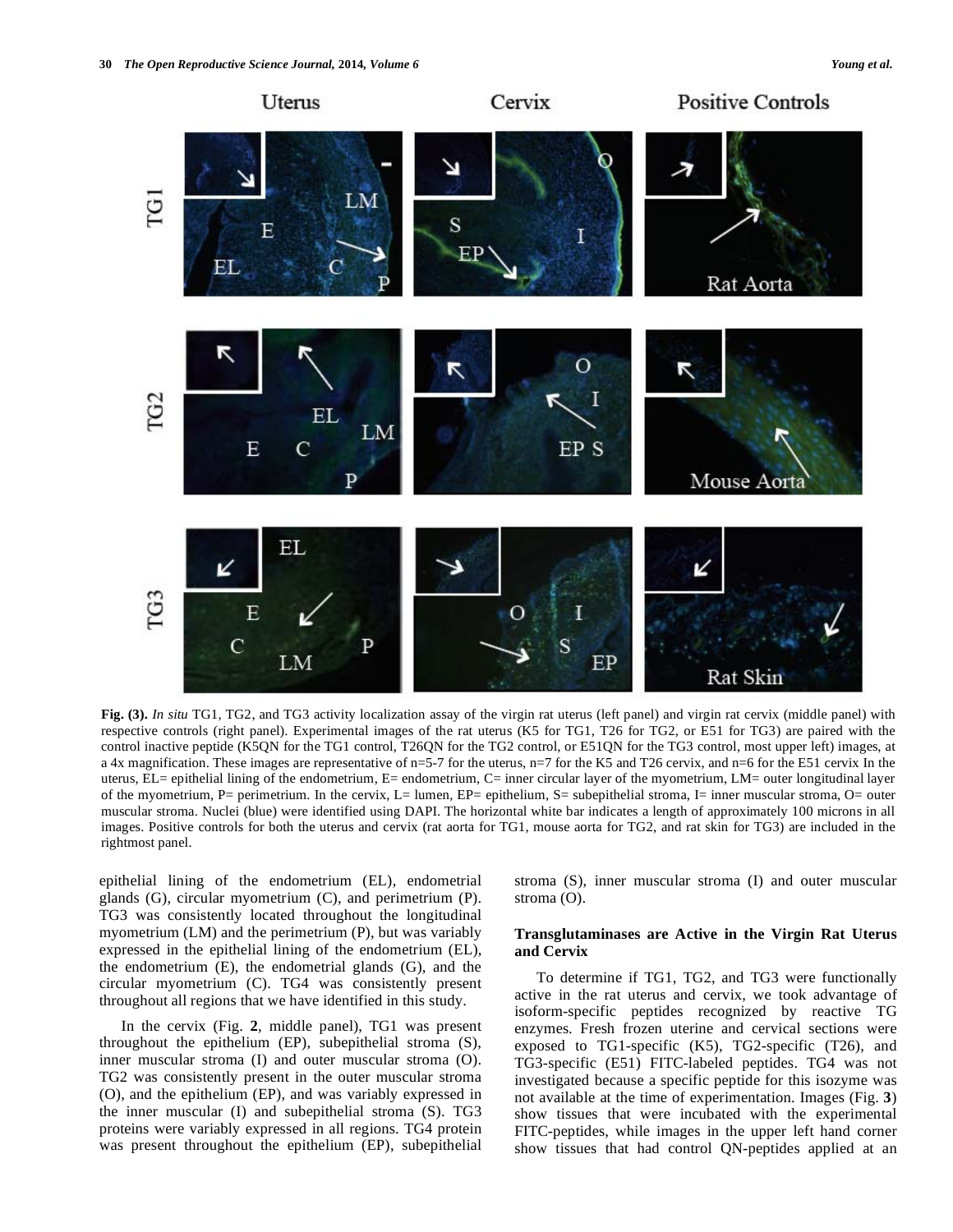**Table 1. Difference in average transglutaminase signal densities in the uterus (active peptide signal density minus inactive peptide signal density, ± SEM). Active peptides (K5, T26, E51) contain the glutamine residue required for transglutaminase activity, while inactive peptides contain an asparagine, rendering transglutaminase inactive. P-values (beneath the dotted line) were calculated by a Mann-Whitney U nonparametric test. P-values compare transglutaminase activity signal in the tissues exposed to the active peptide vs. the inactive peptide. P-values<0.05 were considered significant. Significance is emphasized with italics and bold. N=5-7.** 

| Difference in Average Densities ± SEM | TG1                | TG2                | TG3                |
|---------------------------------------|--------------------|--------------------|--------------------|
| P-value                               |                    |                    |                    |
| EL.                                   | $0.17 \pm 0.085$   | $0.05 \pm 0.035$   | $0.12 \pm 0.084$   |
| Epithelial Lining of the Endometrium  | 0.041              | 0.222              | 0.208              |
| E                                     | $0.014 \pm 0.0086$ | $0.027 \pm 0.0078$ | $0.032 \pm 0.0076$ |
| Endometrium                           | 0.180              | 0.016              | 0.004              |
| $\mathbf{C}$<br>Circular Myometrium   | $0.03 \pm 0.012$   | $0.05 \pm 0.014$   | $0.07 \pm 0.030$   |
|                                       | 0.015              | 0.008              | 0.038              |
| LM                                    | $0.05 \pm 0.023$   | $0.10 \pm 0.024$   | $0.13 \pm 0.035$   |
| Longitudinal Myometrium               | 0.065              | 0.020              | 0.004              |
| P                                     | $2.0 \pm 0.55$     | $0.9 \pm 0.43$     | $1.3 \pm 0.61$     |
| Perimetrium                           | 0,002              | 0.065              | 0.011              |

equivalent concentration. The K5QN, T26QN, and E51QN control peptides (containing an asparagine residue (N) instead of the glutamine (Q) present in the experimental K5, T26, and E51 peptides) cannot act as substrates for the TG family, which cross-link glutamine and lysine residues. Positive controls for the TG activity localization were the rat aorta, mouse aorta, and rat skin for TG1, TG2, and TG3 respectively (Fig. **3**, right-most panel). Arrows point to areas of interest. There was modest punctate fluorescent staining in some images from the control; therefore enzymatic activity was reported only if the averaged quantity of fluorescence in the experimental slides (containing the glutamine required for TG to function) was significantly different than that of the asparagine controls in corresponding areas. Table **1** shows the Mann-Whitney U nonparametric test results in the uterus, comparing TG signal density in the active peptide to that of the inactive peptide. Table **2** shows the Mann-Whitney U nonparametric test results in the cervix.

In the rat uterus (Fig. **3**, left-most panel), TG1 activity (pvalue<0.05, Mann-Whitney U, Table **1**) was observed throughout the epithelial lining of the endometrium (EL), inner circular myometrium (C), and perimetrium (P). TG2 activity (p-value<0.05, Mann-Whitney U, Table **1**) was significant in the endometrium (E), inner circular myometrium (C), and outer longitudinal myometrium (LM) of the uterus. TG3 was active (p-value<0.05, Mann-Whitney U, Table **1**) in the endometrium (E), inner circular myometrium (C), outer longitudinal myometrium (LM), and perimetrium (P).

In the rat cervix (Fig. **3**, middle panel), TG1 was active (p-value<0.05, Mann-Whitney U, Table **2**) in the epithelium (EP) and the outer muscular stroma (O). When fluorescence between images was averaged, TG2 was not significantly active (p-value>0.05, Mann-Whitney U, Table **2**) in any areas when compared to the control QN slide. TG3 was active (p-value<0.05, Mann-Whitney U, Table **2**) in the subepithelial stroma (S) and outer muscular stroma (O).

# **Transglutaminase Inhibition Reduces Uterine Contraction**

An isolated tissue bath system was used to measure the isometric contraction of rat uteri and cervices when exposed to a general TG inhibitor, cystamine (Fig. **4**). Carbamylcholine (carbachol) was selected as a cholinergic muscarinic agonist [17] to contract the uterus and cervix, which are innervated by the parasympathetic nervous system in which acetylcholine acts as a neurotransmitter [18, 19]. Carbachol induced uterine and cervical contraction when added in a cumulative fashion (ranging from  $10^{-9}$  M to 3 x  $10^{-4}$  M). Compared to tissues incubated with vehicle, cystamine inhibited uterine and cervical contraction to carbachol. However, this inhibition was quantitatively different between tissues. Maximum contraction was reduced by cystamine in the uterus but not the cervix (uterus=43.70%  $\pm$ 7.97% vehicle contraction,  $p<0.05$  for concentrations 3 x  $10^{-5}$ to 3 x  $10^{-3}$  M, cervix=89.00%  $\pm$  9.76% vehicle contraction, p $>0.05$  for all concentrations except  $10^{-6}$  M, two-way ANOVA).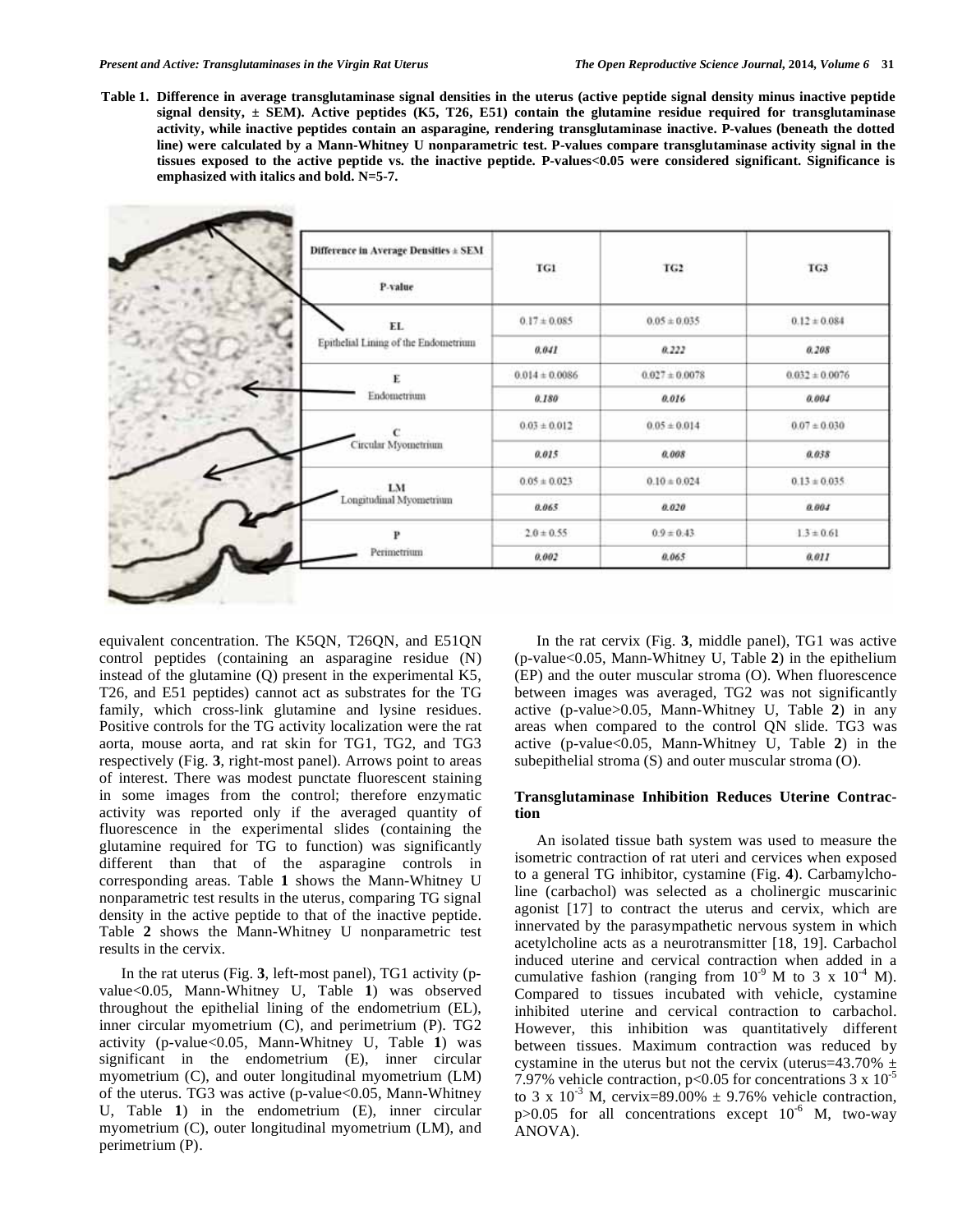**Table 2. Difference in average transglutaminase signal densities in the cervix (active peptide signal density minus inactive peptide signal density, ± SEM). Active peptides (K5, T26, E51) contain the glutamine residue required for transglutaminase activity, while inactive peptides contain an asparagine, rendering transglutaminase inactive. P-values (beneath the dotted line) were calculated by a Mann-Whitney U nonparametric test. P-values compare transglutaminase activity signal in the tissues exposed to the active peptide vs. the inactive peptide. P-values<0.05 were considered significant. Significance is emphasized with italics and bold. N=5-7.** 





**Fig. (4).** *Measurement of carbachol-induced contraction in virgin rat uterus and cervix exposed to vehicle (H2O) or cystamine (1 mM).*  Vehicle or cystamine were incubated with tissue for 1h prior to agonist exposure. This incubation was followed by a cumulative concentration response curve during which tissues were incubated in each concentration for 5 min. Points represent mean ± SEM for the *N* indicated. KCl= potassium chloride. \* represents p<0.05 *versus* the vehicle for each concentration in the curve (two-way ANOVA). N=4-5 animals for the uterus, n=3-5 animals for the cervix.

#### **DISCUSSION**

Though TGs have been studied in neurodegenerative [5] and skin diseases [20], TG expression and activity in reproductive tissues such as the uterus and cervix is comparatively understudied. The main goal of our research was to determine if TGs were present, active, and functional in the virgin rat uterus and cervix. Immunohistochemistry and a TG activity assay allowed us to identify the distinct expression and activity patterns of the different isozymes in these reproductive tissues, information that Western Blot analysis would not provide.

# **Transglutaminases were Present and Active in the Virgin Rat Uterus and Cervix**

In this study, TG1, TG2, TG3, and TG4 were expressed in the rat uterus and cervix. These findings complement those made by others, namely the presence of TG1 in human cervical epithelial cells [21], the upper layers of the normal human cervix [22], and in human cervix carcinomas [22]. The TG2 expression that we observedin the rat cervix contrasts with a study conducted by Del Nonno *et al.* in which TG2 was not expressed in the human cervix, except in premalignant lesions in the epithelium caused by human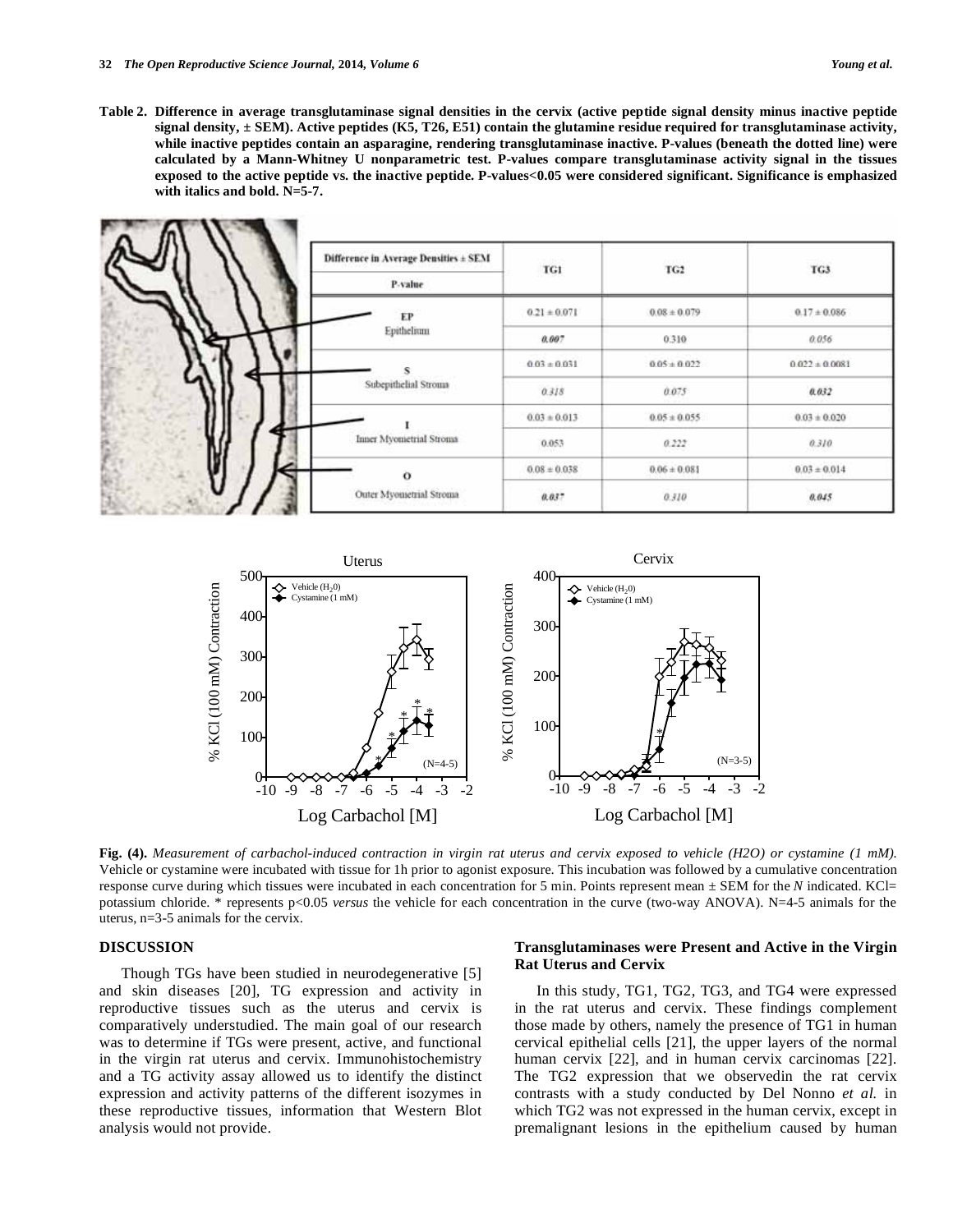papillomavirus infection [23]. These experiments only identified the presence of a protein recognized by antibodies, and thus we took a novel step in determining whether the identified TGs were active.

# **Transglutaminase 2 is Active in the Virgin Rat Uterus, not the Cervix**

This study identified TG2 activity as a major difference between the rat uterus and cervix; several lines of evidence point to this conclusion. TG2 was active in the uterus [endometrium (E), circular myometrium (C), and longitudinal myometrium (LM)] but was not active in the cervix (as identified by lack of incorporation of the TG2 specific peptide substrate T26 at a level significantly greater than the control peptide). Cystamine, a general TG inhibitor, inhibited maximum isometric contraction of the uterus to carbamylcholine  $(p<0.05, Fig. 4)$ , but did not reduce maximal contraction of the cervix. We speculate, then, that TG2 may mediate uterine contraction, at least to carbamylcholine. This idea is supported by a study by Alcock *et al.* in which TG2 inhibition by cystamine successfully inhibited carbamylcholine-induced contractility in the human myometrium [24]. Expanding upon these results may open new doors for understanding how the uterus and cervix work physiologically, and how to discriminate between the two tissues pharmacologically. The question remains as to why TG2, while identified by immunohistochemistry, was not active in the cervix. Endogenous inhibitors of TG2 (such as nitric oxide [25]) could be present in a greater magnitude in the cervix than the uterus, and this could be a reason behind the lack of activity of TG2 in the cervix.

While TG2 plays a role in uterine contraction, we have not yet identified its substrates. Identifying substrates for TGs in the uterus and cervix may provide clarity regarding the discrete appearance of TG2 in the uterus. Identifying substrates of the other TG isozymes in the uterus and cervix will also help uncover their roles. The presence and activity of TG4, for example, is of interest because it is known primarily as the prostate TG [7], but was discovered in the rat uterus and cervix in this study.

There is a disparity between the amount of smooth muscle alpha-actin expression in the uterus and cervix [14]. The uterus has significantlymore smooth muscle alpha-actin than the cervix, as visualized qualitatively [14]. The use of contractility experiments answered our question regarding the role of TGs in uterine and cervical contractility, but not the larger question addressing the considerable number of processes TGs could take part of in reproductive tissues.

#### **Limitations**

We recognize several limitations in this study. The activity of TG4, detected in real time RT-PCR and immunohistochemistry, could not be observed in this study because the peptide had not yet been developed at the time of experimentation. In isometric contractility experiments, cystamine does not inhibit specific functions of TG, but the enzyme as a whole [15]. The inhibition of carbamylcholineinduced contraction in the uterus could be caused by inhibition of the GTPase activity, kinase activity, crosslinking ability, or additional post-translational modifications of TG. This study used carbachol as an agonist, and the inhibition of TG in the uterus should be explored when activated by other agonists. The exact method by which TG contributes to contraction in the uterus is yet unknown.

Finally, the female rats used in this study were not cycled. Signorini *et al.* have demonstrated increased tissue TG expression during the secretive phase of the menstrual cycle in human endometrium as compared to the proliferative phase, and suggest that expression is selectively increased by exposure to progestagens during the secretive phase [26]. This increased expression did not change the contractility observed in the uteri of our freely cycling rats.

#### **CONCLUSION**

We hypothesized that TGs would be present, active, and functional in the virgin rat uterus and cervix. TG1, TG2, TG3, and TG4 were present in both the uterus and cervix, and TG1 and TG3 were active in the virgin uterus and cervix. The presence of active TG2 in the virgin uterus but not the cervix highlights a discrete difference between these tissues. The TG inhibitor cystamine inhibited carbamylcholine-induced contraction of the virgin uterus but not the cervix, suggesting that TG may play a tissue-specific role in the smooth muscle of the uterus. We provide novel findings of active TG isozymes in both the uterus and cervix. This study further uncovers the differences between the uterus and cervix, and opens new doors to reproductive research.

#### **CONFLICT OF INTEREST**

The authors confirm that this article content has no conflict of interest.

# **ACKNOWLEDGEMENTS**

Declared none.

#### **REFERENCES**

- [1] Lorand L, Graham R. Transglutaminases: crosslinking enzymes with pleiotropic functions. Nat Rev Mol Cell Biol 2003; 4: 140-56.
- [2] Facchiano A, Facchiano F. Transglutaminases and their substrates in biology and human disease: 50 years of growing. Amino Acids 2009; 36: 599-614.
- [3] Beninati S, Facchiano F, Piacentini M. Transglutaminases: future perspectives. Amino Acids 2012; 44: 1-9.
- [4] Ricotta M, Ianuzzi M, Vivo G, Gentile V. Physio-pathological roles of transglutaminase-catalyzed reactions. World  $\overrightarrow{J}$  Biol Chem 2010; 1:181-7.
- [5] Jeitner T, Pinto J, Krasnikov B, Horswill M, Cooper A. Transglutaminases and neurodegeneration. J. Neurochem 2009; 109: 160-6.
- [6] Hitomi K. Transglutaminases in skin epidermis. Eur J Dermatol 2005; 15: 313-9.
- [7] Jiang W, Ablin R. Prostate transglutaminase: a unique transglutaminase and its role in prostate cancer. Biomark Med 2011; 5: 285-91
- [8] Perez A, Thomas V, Martin G, El Alaoui S. Identification of human salivary transglutaminases. Amino Acids 2011; 44: 245-50.
- [9] Johnson K, Peterson-Jones H, Thompson J *et al*. Vena cava and aortic smooth muscle cells express transglutaminase 4 in addition to transglutaminase 2. Am J Physiol Heart Circ Physiol 2012; 302: 1355-66.